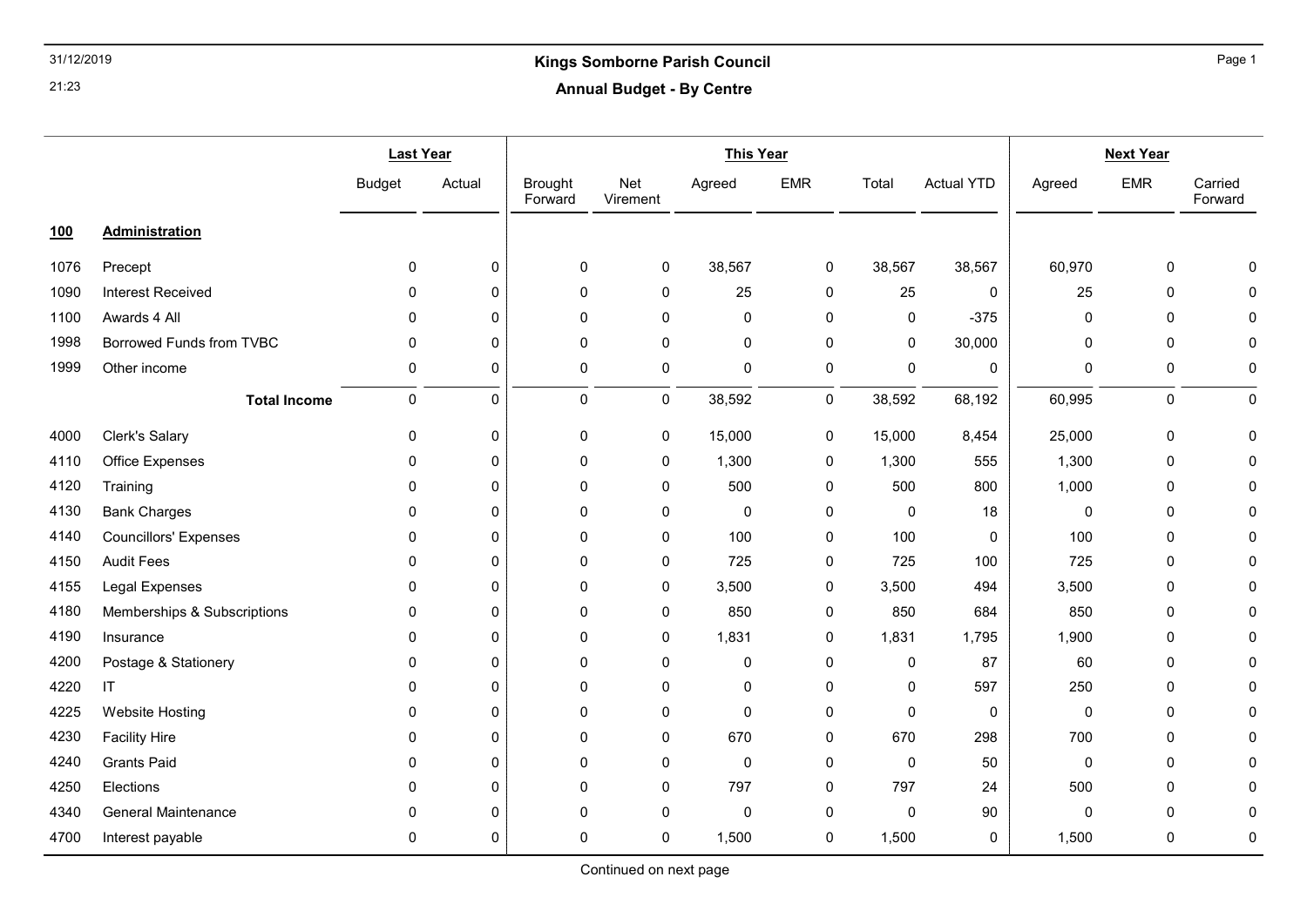## 31/12/2019 Kings Somborne Parish Council Annual Budget - By Centre

|            |                                       | <b>Last Year</b> |              | <b>This Year</b>          |                 |             |             |                      | <b>Next Year</b>    |         |            |                    |
|------------|---------------------------------------|------------------|--------------|---------------------------|-----------------|-------------|-------------|----------------------|---------------------|---------|------------|--------------------|
|            |                                       | <b>Budget</b>    | Actual       | <b>Brought</b><br>Forward | Net<br>Virement | Agreed      | <b>EMR</b>  | Total                | <b>Actual YTD</b>   | Agreed  | <b>EMR</b> | Carried<br>Forward |
| 4999       | <b>Sundry Expenses</b>                | 0                | 0            | 0                         | 0               | $\mathbf 0$ | 0           | $\mathbf 0$          | 20                  | 100     | 0          | 0                  |
|            | <b>Overhead Expenditure</b>           | $\mathbf 0$      | 0            | $\Omega$                  | 0               | 26,773      | $\mathbf 0$ | 26,773               | 14,065              | 37,485  | 0          | $\pmb{0}$          |
|            | <b>Movement to/(from) Gen Reserve</b> | $\mathsf 0$      | 0            |                           |                 | 11,819      |             | 11,819               | $\overline{54,127}$ | 23,510  |            |                    |
| <u>110</u> | <b>Services &amp; Projects</b>        |                  |              |                           |                 |             |             |                      |                     |         |            |                    |
| 4300       | Grant Aid LGA s137                    | $\mathbf 0$      | 0            | 0                         | 0               | 1,500       | 0           | 1,500                | 725                 | 2,000   | 0          | O                  |
| 4310       | Communications                        | 0                | $\mathbf{0}$ | 0                         | 0               | 300         | 0           | 300                  | 0                   | 300     | 0          | $\Omega$           |
| 4320       | <b>Vandalism Repairs</b>              | $\mathbf{0}$     | $\Omega$     | 0                         | 0               | 250         | 0           | 250                  | $\mathbf 0$         | 250     | 0          | $\Omega$           |
| 4330       | <b>Biodiversity</b>                   | $\Omega$         | $\Omega$     | 0                         | 0               | 50          | 0           | 50                   | $\mathbf 0$         | 50      | $\Omega$   | 0                  |
| 4340       | <b>General Maintenance</b>            | 0                | $\Omega$     | 0                         | 0               | 2,150       | 0           | 2,150                | 2,052               | 2,225   | 0          | 0                  |
| 4341       | Dog Bin Emptying                      | 0                | $\Omega$     | 0                         | 0               | 650         | 0           | 650                  | 58                  | 650     | 0          | $\Omega$           |
| 4350       | Parish Clock                          | $\mathbf{0}$     | $\Omega$     | 0                         | 0               | 200         | 0           | 200                  | 178                 | 200     | $\Omega$   | 0                  |
| 4355       | Entertainment LGA s145                | 0                | 0            | 0                         | 0               | 675         | $\pmb{0}$   | 675                  | 500                 | 675     | 0          | 0                  |
|            | <b>Overhead Expenditure</b>           | 0                | 0            | 0                         | 0               | 5,775       | 0           | 5,775                | 3,513               | 6,350   | 0          | 0                  |
|            | <b>Movement to/(from) Gen Reserve</b> | $\overline{0}$   | $\Omega$     |                           |                 | (5, 775)    |             | $\overline{(5,775)}$ | (3, 513)            | (6,350) |            |                    |
| <u>120</u> | <b>Burial Board</b>                   |                  |              |                           |                 |             |             |                      |                     |         |            |                    |
| 1099       | Donations received                    | 0                | 0            | 0                         | 0               | 0           | 0           | $\mathbf 0$          | 50                  | 0       | 0          | $\Omega$           |
| 1200       | Internment Income                     | 0                | 0            | 0                         | 0               | 2,000       | 0           | 2,000                | 690                 | 1,400   | 0          | 0                  |
| 1210       | Memorial Income                       | $\mathbf{0}$     | $\Omega$     | 0                         | 0               | 1,250       | 0           | 1,250                | 320                 | 600     | $\Omega$   | $\mathbf 0$        |
| 1220       | <b>Purchased Graves</b>               | 0                | $\Omega$     | 0                         | 0               | 2,500       | 0           | 2,500                | 800                 | 2,000   | 0          | 0                  |
|            | <b>Total Income</b>                   | $\mathbf 0$      | 0            | 0                         | 0               | 5,750       | 0           | 5,750                | 1,860               | 4,000   | 0          | 0                  |
| 4340       | <b>General Maintenance</b>            | 0                | 0            | 0                         | 0               | $\pmb{0}$   | $\pmb{0}$   | $\mathbf 0$          | 0                   | 200     | 0          | 0                  |
| 4400       | <b>Cemetery Maintenance</b>           | 0                | $\Omega$     | 0                         | 0               | 2,000       | 0           | 2,000                | 1,326               | 2,000   | 0          | 0                  |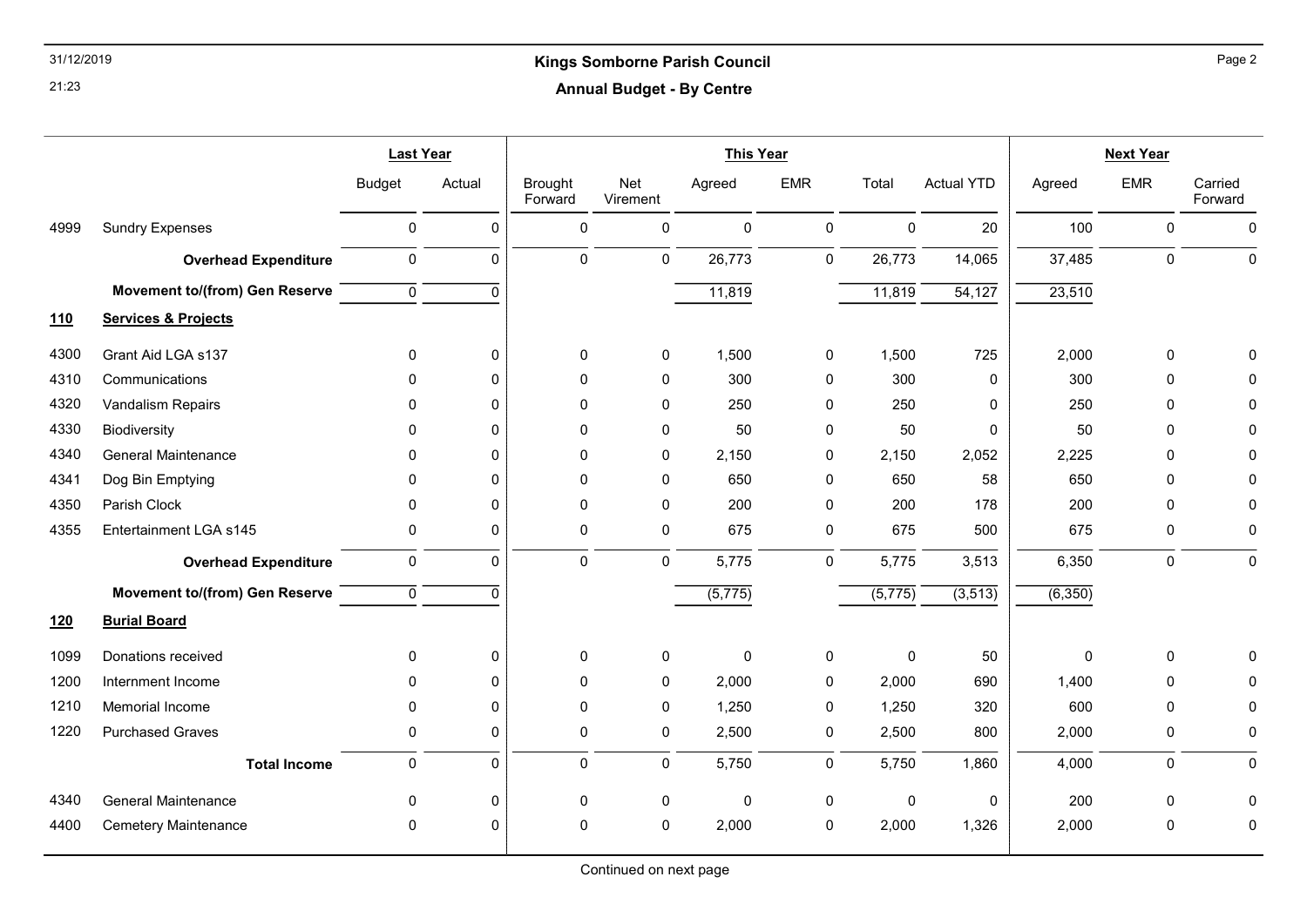## 31/12/2019 Kings Somborne Parish Council Annual Budget - By Centre

|            |                                       | <b>Last Year</b> |             | <b>This Year</b>          |                 |             |              |             | <b>Next Year</b>  |          |              |                    |
|------------|---------------------------------------|------------------|-------------|---------------------------|-----------------|-------------|--------------|-------------|-------------------|----------|--------------|--------------------|
|            |                                       | <b>Budget</b>    | Actual      | <b>Brought</b><br>Forward | Net<br>Virement | Agreed      | <b>EMR</b>   | Total       | <b>Actual YTD</b> | Agreed   | <b>EMR</b>   | Carried<br>Forward |
| 4410       | Church Yard                           | 0                | $\Omega$    | $\Omega$                  | 0               | 2,000       | $\mathsf 0$  | 2,000       | 900               | 1,200    | $\mathbf 0$  | $\mathbf 0$        |
| 4420       | <b>General Maintenance</b>            | 0                | 0           | 0                         | 0               | $\mathbf 0$ | $\pmb{0}$    | 0           | 596               | 600      | $\mathbf 0$  | 0                  |
|            | <b>Overhead Expenditure</b>           | $\pmb{0}$        | $\mathbf 0$ | 0                         | 0               | 4,000       | $\mathbf 0$  | 4,000       | 2,821             | 4,000    | $\mathsf{O}$ | 0                  |
|            | <b>Movement to/(from) Gen Reserve</b> | $\mathbf 0$      | $\Omega$    |                           |                 | 1,750       |              | 1,750       | (961)             | 0        |              |                    |
| <u>130</u> | <b>Open Spaces</b>                    |                  |             |                           |                 |             |              |             |                   |          |              |                    |
| 1300       | Sports Field Income                   | 0                | 0           | 0                         | 0               | 720         | 0            | 720         | 348               | 400      | $\mathbf 0$  | $\Omega$           |
| 1999       | Other income                          | 0                | $\Omega$    | 0                         | 0               | $\pmb{0}$   | $\pmb{0}$    | $\pmb{0}$   | 100               | 0        | $\mathbf 0$  | $\mathbf 0$        |
|            | <b>Total Income</b>                   | 0                | $\mathbf 0$ | 0                         | 0               | 720         | $\mathbf 0$  | 720         | 448               | 400      | $\pmb{0}$    | $\mathbf 0$        |
| 4500       | 3 Fields                              | $\mathbf 0$      | $\Omega$    | 0                         | 0               | 2,000       | 0            | 2,000       | 1,085             | 2,000    | $\mathbf 0$  | $\Omega$           |
| 4510       | Village Green                         | $\mathbf{0}$     | $\Omega$    | 0                         | 0               | 800         | 0            | 800         | 25                | 100      | $\mathbf 0$  | $\Omega$           |
| 4520       | Muss Lane                             | $\Omega$         | $\Omega$    | 0                         | 0               | 200         | $\mathbf 0$  | 200         | 480               | 500      | 0            | $\Omega$           |
| 4530       | Up Somborne Rec                       | 0                | $\Omega$    | 0                         | 0               | 400         | 0            | 400         | 260               | 1,300    | 0            | O                  |
| 4540       | King's Somborne Rec                   | 0                | $\Omega$    | $\Omega$                  | 0               | 4,000       | 0            | 4,000       | 2,357             | 3,500    | $\Omega$     | ∩                  |
| 4606       | Play Equipment Replacement            | 0                | $\Omega$    | 0                         | 0               | $\mathbf 0$ | $\mathbf 0$  | $\mathbf 0$ | $\mathbf 0$       | 2,000    | $\mathbf 0$  | $\Omega$           |
| 4615       | Tree works & maintenance              | 0                | $\Omega$    | 0                         | 0               | $\mathbf 0$ | $\pmb{0}$    | $\mathbf 0$ | $\mathbf 0$       | 2,000    | $\mathbf 0$  | $\mathbf 0$        |
|            | <b>Overhead Expenditure</b>           | $\mathbf 0$      | $\mathbf 0$ | 0                         | 0               | 7,400       | 0            | 7,400       | 4,207             | 11,400   | $\mathbf 0$  | $\pmb{0}$          |
|            | <b>Movement to/(from) Gen Reserve</b> | $\overline{0}$   | $\Omega$    |                           |                 | (6,680)     |              | (6,680)     | (3,760)           | (11,000) |              |                    |
| <u>140</u> | <b>Amenities</b>                      |                  |             |                           |                 |             |              |             |                   |          |              |                    |
| 4340       | <b>General Maintenance</b>            | $\mathbf 0$      | $\Omega$    | 0                         | 0               | 400         | $\mathbf{0}$ | 400         | 358               | 400      | $\mathbf 0$  | $\Omega$           |
| 4600       | Play Equipment Maintenance            | 0                | $\Omega$    | 0                         | 0               | 600         | 0            | 600         | 448               | 600      | $\mathbf 0$  | ∩                  |
| 4610       | Community Safety / SLR                | $\mathbf{0}$     | $\Omega$    | 0                         | 0               | 1,250       | $\mathbf 0$  | 1,250       | 1,620             | 1,600    | 0            | $\Omega$           |
| 4620       | <b>Street Lighting</b>                | 0                | $\Omega$    | 0                         | 0               | 47          | 0            | 47          | 23                | 60       | 0            | 0                  |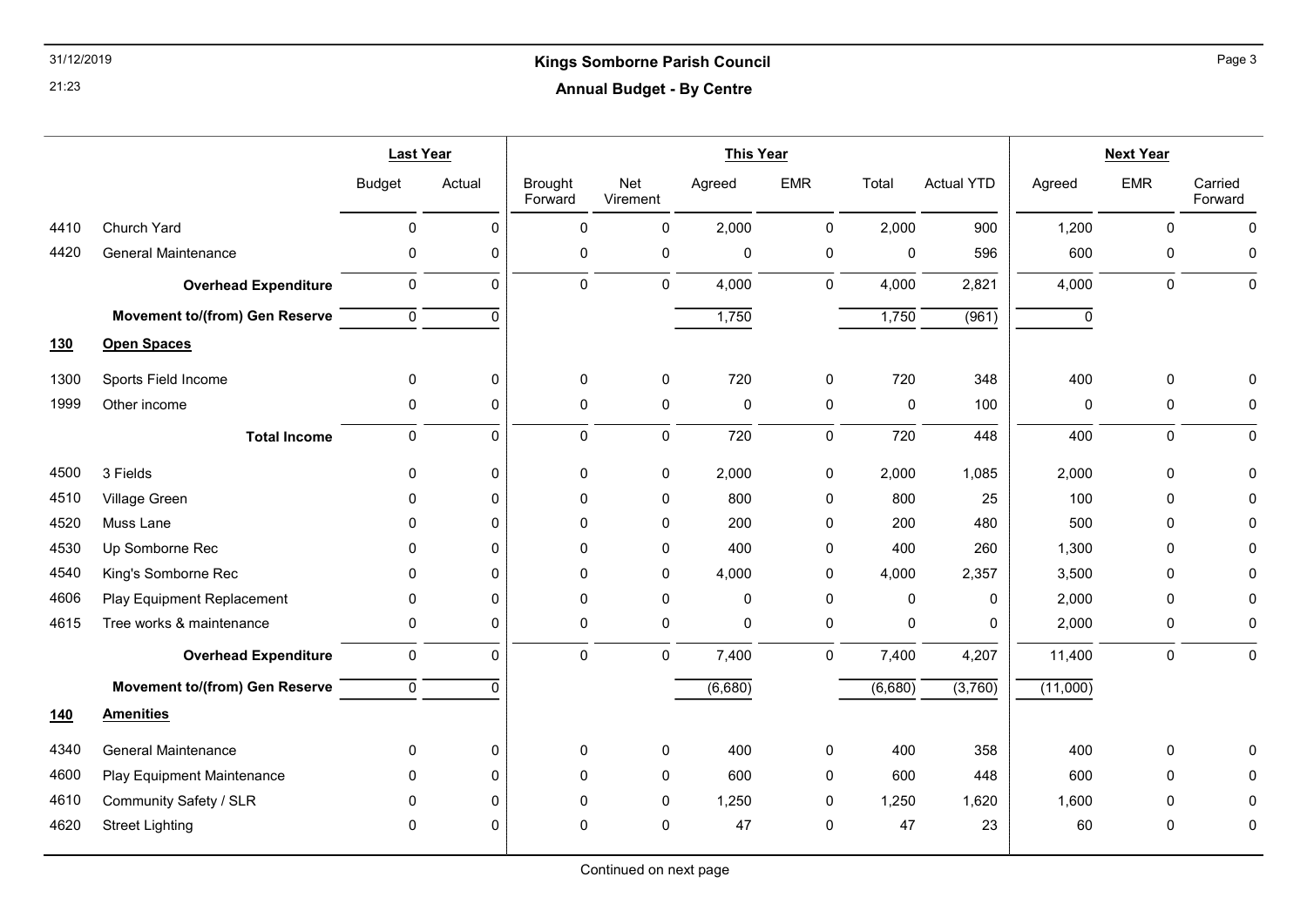## 31/12/2019 Kings Somborne Parish Council Annual Budget - By Centre

|            |                                       | <b>Last Year</b> |             | <b>This Year</b>          |                 |          |            |         | <b>Next Year</b>  |              |              |                    |
|------------|---------------------------------------|------------------|-------------|---------------------------|-----------------|----------|------------|---------|-------------------|--------------|--------------|--------------------|
|            |                                       | <b>Budget</b>    | Actual      | <b>Brought</b><br>Forward | Net<br>Virement | Agreed   | <b>EMR</b> | Total   | <b>Actual YTD</b> | Agreed       | <b>EMR</b>   | Carried<br>Forward |
| 4630       | <b>MUGA Maintenance</b>               | $\mathbf 0$      | $\Omega$    | $\Omega$                  | $\mathbf{0}$    | 500      | 0          | 500     | $\Omega$          | 500          | $\mathbf{0}$ | $\mathbf{0}$       |
|            | <b>Overhead Expenditure</b>           | $\mathsf 0$      | 0           | 0                         | 0               | 2,797    | 0          | 2,797   | 2,449             | 3,160        | $\mathbf 0$  | $\mathbf 0$        |
|            | <b>Movement to/(from) Gen Reserve</b> | $\overline{0}$   | $\mathbf 0$ |                           |                 | (2, 797) |            | (2,797) | (2, 449)          | (3, 160)     |              |                    |
| 150        | <b>NDP</b>                            |                  |             |                           |                 |          |            |         |                   |              |              |                    |
| 4170       | <b>Consultancy Fees</b>               | 0                | 0           | 0                         | 0               | 2,000    | 0          | 2,000   | 1,313             | 500          | $\mathbf 0$  | U                  |
| 4310       | Communications                        | 0                | $\Omega$    | 0                         | 0               | 1,000    | 0          | 1,000   | 0                 | 400          | $\mathbf{0}$ | 0                  |
| 5000       | Petrol and Travel expenses            | 0                | 0           | 0                         | 0               | 0        | 0          | 0       | 70                | 100          | $\mathbf 0$  | 0                  |
|            | <b>Overhead Expenditure</b>           | $\pmb{0}$        | $\mathbf 0$ | 0                         | 0               | 3,000    | 0          | 3,000   | 1,383             | 1,000        | $\mathbf 0$  | $\mathbf 0$        |
|            | <b>Movement to/(from) Gen Reserve</b> | $\mathsf 0$      | $\Omega$    |                           |                 | (3,000)  |            | (3,000) | (1, 383)          | (1,000)      |              |                    |
| <u>160</u> | Pre-School / Community buildin        |                  |             |                           |                 |          |            |         |                   |              |              |                    |
| 1100       | Awards 4 All                          | $\mathbf 0$      | 0           | $\mathbf 0$               | 0               | 10,000   | 0          | 10,000  | 8,146             | $\mathbf{0}$ | 0            | 0                  |
| 1103       | Village Hall Contribution             | $\mathbf{0}$     | $\Omega$    | 0                         | 0               | 30,000   | 0          | 30,000  | 30,000            | $\mathbf 0$  | $\mathbf{0}$ | 0                  |
| 1104       | <b>HCC Grant - Rosellen Lambert</b>   | 0                | 0           | 0                         | 0               | 25,000   | 0          | 25,000  | 25,000            | 0            | 0            | 0                  |
| 1105       | TVBC CAF - Jenny Brain                | $\mathbf{0}$     | 0           | 0                         | 0               | 25,000   | 0          | 25,000  | 25,000            | 0            | 0            | 0                  |
| 1106       | TVBC CIL - Oliver McCarthy            | 0                | $\Omega$    | $\Omega$                  | 0               | 95,000   | 0          | 95,000  | 95,000            | $\mathbf{0}$ | $\Omega$     | 0                  |
| 1107       | Lodden Test - Emily Preston           | 0                | $\Omega$    | 0                         | 0               | 25,000   | 0          | 25,000  | 0                 | $\mathbf 0$  | $\Omega$     | $\Omega$           |
| 1108       | Hampshire Playing Fields Assoc        | 0                | 0           | 0                         | 0               | 0        | 0          | 0       | 200               | 0            | 0            | 0                  |
|            | <b>Total Income</b>                   | $\mathsf 0$      | $\mathbf 0$ | 0                         | 0               | 210,000  | 0          | 210,000 | 183,346           | $\mathbf 0$  | $\mathbf 0$  | $\mathbf 0$        |
| 8010       | Groundworks                           | $\mathbf 0$      | 0           | 0                         | 0               | 33,600   | 0          | 33,600  | 37,029            | $\mathbf 0$  | 0            | $\Omega$           |
| 8020       | Fences                                | 0                | 0           | 0                         | 0               | 5,763    | 0          | 5,763   | 7,239             | $\mathbf 0$  | $\mathbf 0$  | 0                  |
| 8030       | Decks and Ramps                       | $\mathbf{0}$     | $\Omega$    | 0                         | 0               | 26,104   | 0          | 26,104  | 26,801            | $\mathbf{0}$ | 0            | 0                  |
| 8040       | <b>Other Costs</b>                    | $\mathbf 0$      | $\Omega$    | 0                         | 0               | 36,129   | 0          | 36,129  | 22,481            | $\mathbf{0}$ | 0            | 0                  |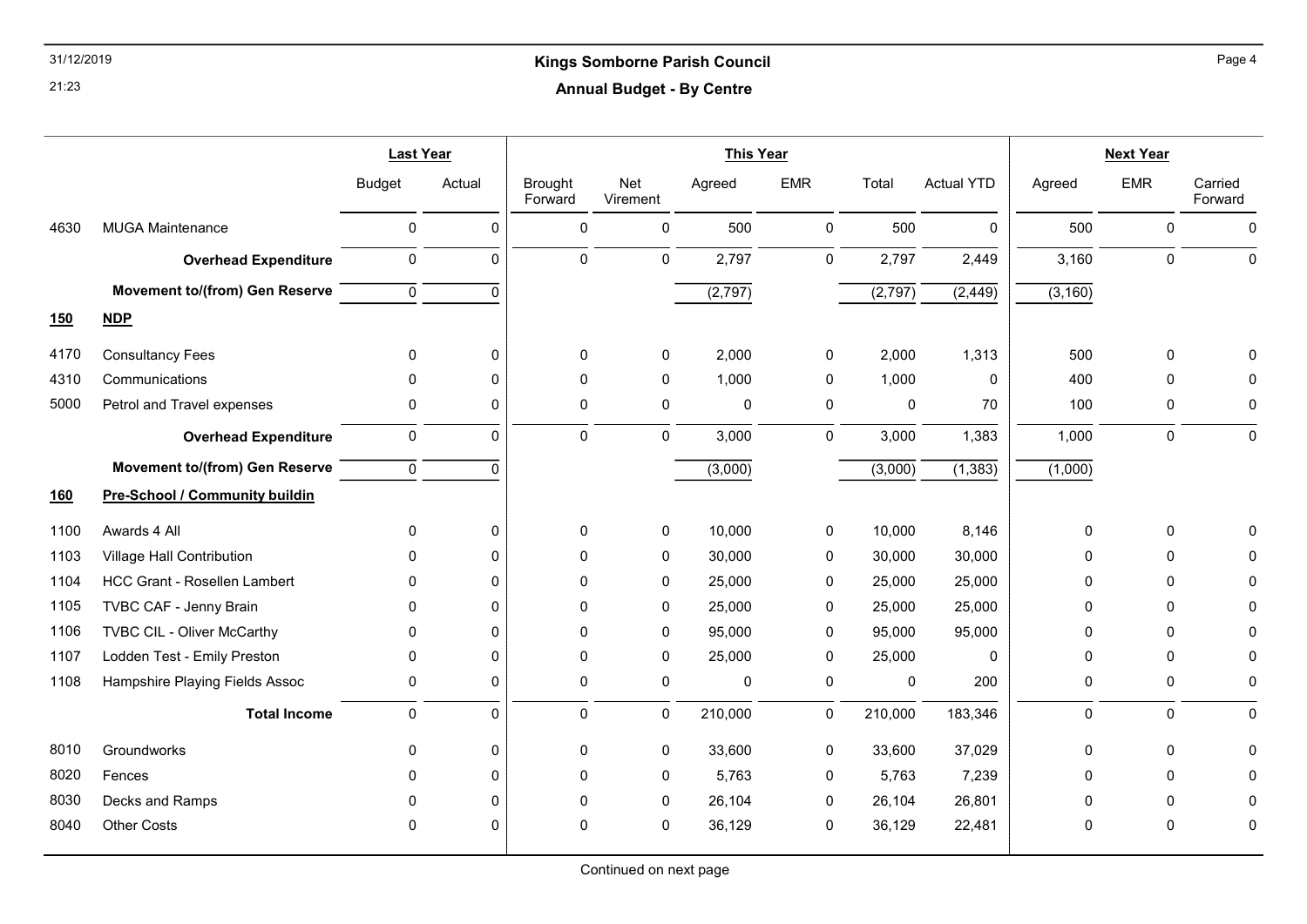## 31/12/2019 Kings Somborne Parish Council Annual Budget - By Centre

|            |                                       | <b>Last Year</b>    |              | <b>This Year</b>          |                 |              |                |             |                   | <b>Next Year</b> |                |                    |
|------------|---------------------------------------|---------------------|--------------|---------------------------|-----------------|--------------|----------------|-------------|-------------------|------------------|----------------|--------------------|
|            |                                       | <b>Budget</b>       | Actual       | <b>Brought</b><br>Forward | Net<br>Virement | Agreed       | <b>EMR</b>     | Total       | <b>Actual YTD</b> | Agreed           | <b>EMR</b>     | Carried<br>Forward |
| 8041       | Other Costs contingency               | $\mathbf 0$         | $\Omega$     | $\mathbf{0}$              | $\mathbf 0$     | $\mathbf{0}$ | $\mathbf 0$    | $\Omega$    | $\mathbf 0$       | 1,000            | $\mathbf{0}$   | $\Omega$           |
| 8050       | <b>Building Costs</b>                 | 0                   | 0            | 0                         | 0               | 125,404      | $\pmb{0}$      | 125,404     | 132,952           | $\pmb{0}$        | $\pmb{0}$      | 0                  |
|            | <b>Overhead Expenditure</b>           | 0                   | $\Omega$     | 0                         | $\mathbf 0$     | 227,000      | 0              | 227,000     | 226,501           | 1,000            | 0              | $\Omega$           |
|            | 160 Net Income over Expenditure       | 0                   | 0            | 0                         | 0               | $-17,000$    | 0              | $-17,000$   | $-43,155$         | $-1,000$         | $\pmb{0}$      |                    |
| 6000       | plus Transfer from EMR                | 0                   | $\Omega$     | 0                         | $\Omega$        | $\mathbf 0$  | 0              | $\mathbf 0$ | 169,476           | 0                | 0              |                    |
| 6001       | less Transfer to EMR                  | 0                   | $\Omega$     | $\mathbf{0}$              | $\Omega$        | $\mathbf 0$  | $\mathbf{0}$   | 0           | 152,476           | $\Omega$         | $\mathbf 0$    | 0                  |
|            | <b>Movement to/(from) Gen Reserve</b> | $\mathbf 0$         | $\Omega$     |                           |                 | (17,000)     |                | (17,000)    | (26, 155)         | (1,000)          |                |                    |
| <u>170</u> | <b>Minibus Account</b>                |                     |              |                           |                 |              |                |             |                   |                  |                |                    |
| 2001       | Minibus Income                        | 0                   | $\Omega$     | 0                         | 0               | $\mathbf 0$  | 0              | 0           | 679               | 500              | 0              | 0                  |
|            | <b>Total Income</b>                   | $\pmb{0}$           | 0            | 0                         | $\mathbf 0$     | $\pmb{0}$    | $\pmb{0}$      | $\mathbf 0$ | 679               | 500              | $\pmb{0}$      | $\mathbf 0$        |
| 2000       | Over 50s Bus account payment          | $\pmb{0}$           | 0            | 0                         | $\pmb{0}$       | $\pmb{0}$    | $\pmb{0}$      | $\mathbf 0$ | 1,032             | 1,500            | $\pmb{0}$      | $\pmb{0}$          |
|            | <b>Overhead Expenditure</b>           | 0                   | $\Omega$     | 0                         | $\mathbf 0$     | $\mathbf 0$  | $\mathbf 0$    | $\mathbf 0$ | 1,032             | 1,500            | $\pmb{0}$      | $\Omega$           |
|            | 170 Net Income over Expenditure       | 0                   | $\Omega$     | 0                         | 0               | $\mathbf 0$  | 0              | 0           | $-353$            | $-1,000$         | 0              |                    |
| 6000       | plus Transfer from EMR                | 0                   | $\Omega$     | 0                         | $\Omega$        | $\mathbf 0$  | $\Omega$       | $\Omega$    | 1,032             | 0                | $\mathbf 0$    |                    |
| 6001       | less Transfer to EMR                  | 0                   | $\Omega$     | 0                         | $\Omega$        | $\pmb{0}$    | 0              | 0           | 679               | 0                | $\pmb{0}$      | 0                  |
|            | <b>Movement to/(from) Gen Reserve</b> | 0                   | $\Omega$     |                           |                 | $\mathbf 0$  |                | $\mathbf 0$ | $\mathbf{0}$      | (1,000)          |                |                    |
|            | <b>Total Budget Income</b>            | $\mathsf{O}\xspace$ | $\Omega$     | 0                         | 0               | 255,062      | 0              | 255,062     | 254,525           | 65,895           | $\pmb{0}$      |                    |
|            | <b>Expenditure</b>                    | 0                   | $\mathbf 0$  | 0                         | 0               | 276,745      | 0              | 276,745     | 255,971           | 65,895           | $\pmb{0}$      | 0                  |
|            | Net Income over Expenditure           | $\mathbf 0$         | $\mathbf{0}$ | 0                         | $\mathbf 0$     | $-21,683$    | $\overline{0}$ | $-21,683$   | $-1,447$          | $\mathbf 0$      | $\overline{0}$ | $\Omega$           |
|            | plus Transfer from EMR                | 0                   | 0            | 0                         | 0               | $\pmb{0}$    | 0              | 0           | 170,508           | 0                | 0              | 0                  |
|            | less Transfer to EMR                  | 0                   | $\Omega$     | 0                         | 0               | $\pmb{0}$    | 0              | 0           | 153,155           | 0                | $\pmb{0}$      | 0                  |